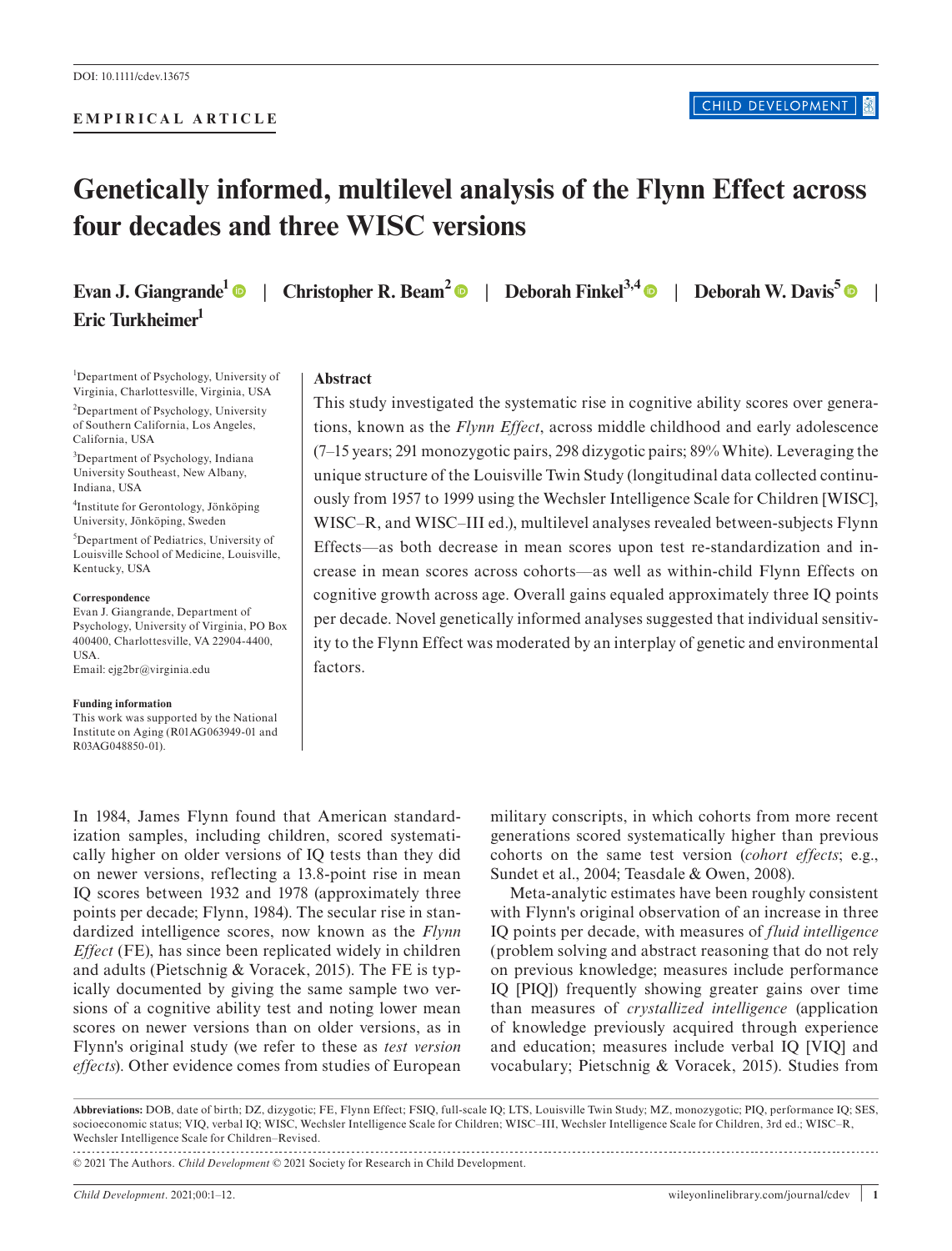developing regions tend to yield even larger effects (e.g., children in rural Kenya; Daley et al., 2003), whereas IQ gains in developed regions appear to have decelerated over the past century (Pietschnig & Voracek, 2015), and evidence suggests that scores have even started to decline slightly (Sundet et al., 2004; Teasdale & Owen, 2005, 2008). These results suggest that the FE is positively linked to societal modernization and development; scores appear to rise as regions develop until possibly reaching an asymptote.

The FE has had a profound impact on developmental researchers' conceptualizations of cognitive ability. It provides evidence that broad changes to environments in which children are raised can influence cognitive development, which is driven by a dynamic interplay of genetic *and* environmental factors (Dickens & Flynn, 2001; Flynn, 2007; Pietschnig & Voracek, 2015). Findings regarding the relative strength of the FE at different stages of development have been inconsistent, with one metaanalysis observing larger effects in adults than in children (Pietschnig & Voracek, 2015) and another finding no differences across ages (Trahan et al., 2014).

#### **Practical implications**

In addition to informing theoretical perspectives on cognitive development, the FE has altered the day-today lives of individual children. Howard (2001) provided correlational evidence of real-world changes that may reflect rising cognitive ability. More disconcertingly, the FE influences outcomes that depend on falling above or below a set IQ score cutoff, especially for children. In the United States, intellectual disability is commonly identified in part as having an IQ score below 70 (e.g., American Psychiatric Association, 2013). Work by Kanaya, Ceci, and Scullin has demonstrated that rates of intellectual disability diagnosis drop steadily in the years prior to the introduction of a new IQ test version; due to the FE, the number of children scoring below the 70-point cutoff gradually decreases (Scullin, 2006). Upon the introduction of a new test version, intellectual disability diagnoses *increase* significantly because children who would have scored just above the cutoff on the older version score below it on the new one (Kanaya, Ceci, et al., 2003; Kanaya, Scullin, et al., 2003; Scullin, 2006). Since children with intellectual disability typically qualify for special education programs, this results in a large, rather sudden increase in the number of children in special education, creating a host of challenges for school districts (e.g., allocation of financial and teacher resources).

Kanaya and Ceci (2012) found that the FE also changes the prevalence of learning disability diagnosis among children. Diagnosis of a learning disability often requires a child's IQ score to be markedly higher than their achievement score. By causing IQ scores to drop, test re-standardization can shrink the gap between IQ

and achievement scores, significantly reducing the probability that a child previously diagnosed with learning disability using an old test version will be re-diagnosed. This creates an opposite problem to that seen in intellectual disability: children who were once enrolled in special education programs become ineligible. Abruptly losing special education resources can be extremely difficult for children, forcing them to grapple with academic and social challenges without the supports on which they formerly relied.

#### **Research implications**

The FE poses a serious problem in cross-sectional studies of cognitive ability that include multiple generational cohorts or multiple test versions. In one striking example, the FE accounted for about 85% of supposedly age-related IQ disparities between 20- and 70-year olds (Dickinson & Hiscock, 2010). Even when comparing groups at a single age, failing to adjust for betweengroup differences in cohort or test version could make groups appear more dissimilar than they really are.

The FE may also confound longitudinal studies in which individuals take multiple IQ test versions, such as studies of cognitive growth in children. Consider a longitudinal analysis in which two different versions of the Wechsler Intelligence Scale for Children (WISC; commonly used to measure cognitive ability in children) were administered at ages 8 and 16. If intra-individual changes in cognitive ability are observed over that span, how can one be sure that they reflect actual cognitive changes and not test version artifacts introduced by the FE? If changes are *not* observed, could test re-standardization have flattened effects that otherwise would have been observed? The FE could be particularly problematic in analyses of unstandardized raw scores, which change substantially as children grow intellectually.

#### **What causes the FE?**

Potential causes of the FE have been debated extensively (see Neisser, 1998). Although a comprehensive summary of that debate falls outside the current study's scope, it is worth emphasizing that the FE is almost certainly driven by environmental, as opposed to genetic, influences. Indeed, as mentioned above, one of the FE's most important implications is that environmental factors can substantially affect cognitive development at a population level (Dickens & Flynn, 2001; Flynn, 2007; Pietschnig & Voracek, 2015).

Various potential environmental mechanisms have been proposed, including improvements in education (Williams, 1998) and nutrition (Lynn, 2009), increasing environmental complexity (Schooler, 1998), technological advancement (Neisser, 1997), decreasing family sizes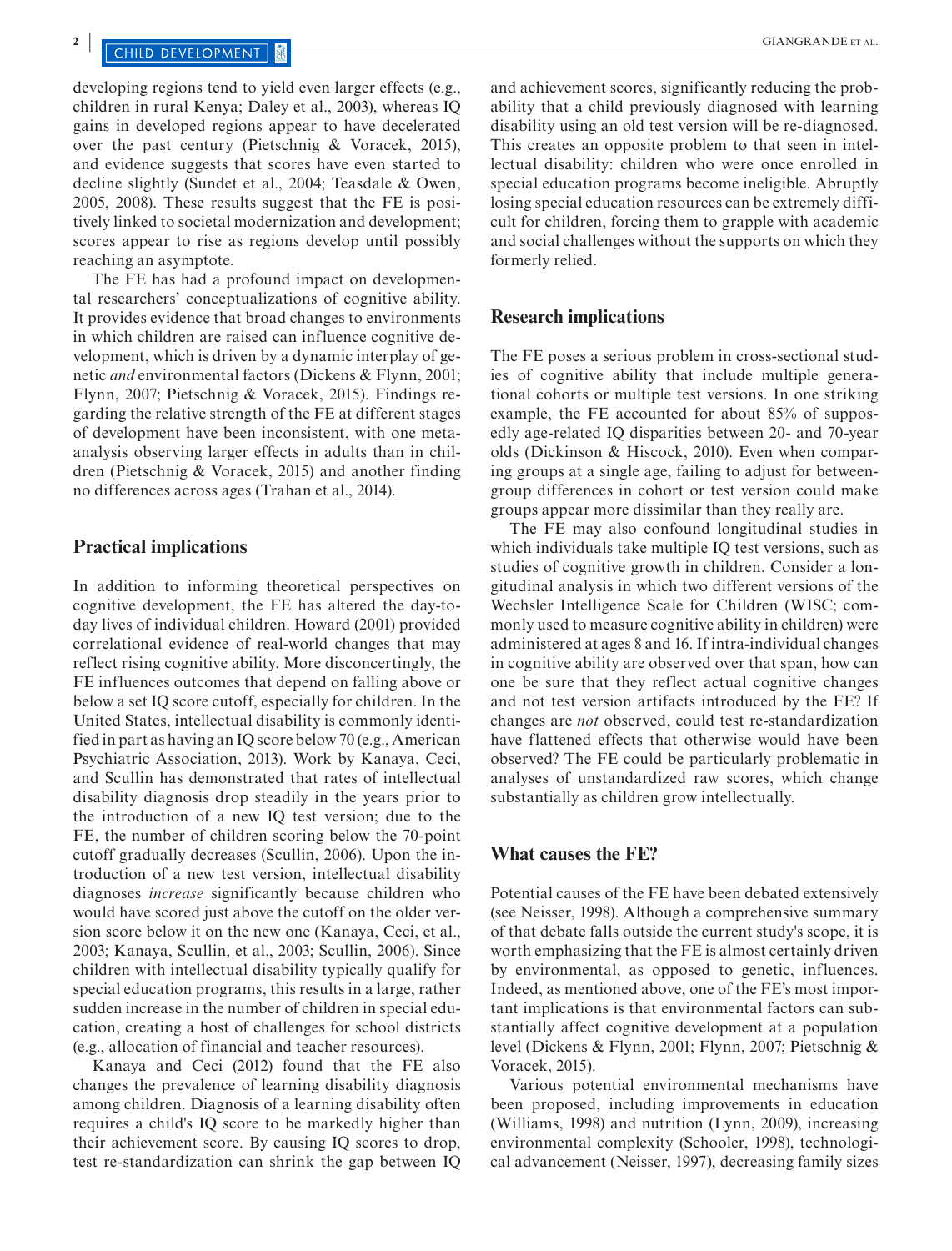(Sundet et al., 2008), and reductions in exposure to harmful pathogens (Kaufman et al., 2014) and disease (Eppig et al., 2010). No single environmental factor appears to be solely responsible for increasing mean IQ scores. Rather, the FE likely emerges from a complex combination of multiple factors, which may vary by cohort and environmental context (see Dickens & Flynn, 2001).

Some have argued that the FE is caused by neither genetic nor environmental influences on intelligence, but instead by measurement artifacts that alter the nature of IQ tests. Kaufman (2010), for example, asserted that the content, administration, and scoring of the Similarities subtest changed so substantially during the update from the original version of the WISC (Wechsler, 1949) to the WISC–Revised (WISC–R; Wechsler, 1974) that any cross-test analysis amounts to comparing apples to oranges. Because the subtest itself changed, he argued, it is impossible to be sure that children's gains on Similarities reflect actual improvement in abstract reasoning; the subtest could have just gotten harder, causing mean scores on Similarities (and therefore also IQ) to drop. The same logic could be applied to any other subtest for which test re-standardization resulted in a drop in scores. However, others have argued that test sophistication-related gains would not be large enough to explain a meaningful proportion of the FE (Ceci & Kanaya, 2010), and test sophistication cannot explain effects observed in cohort studies that used a single test version.

Changes in test-taking behavior have also been cited as a measurement artifact that could cause the FE, particularly in cohort studies. Brand (1987) speculated that test-takers have engaged in increasingly more guessing behavior over time, resulting in higher scores, particularly on fluid intelligence measures (which are often multiple-choice and therefore more amenable to guessing). The validity of Brand's hypothesis has been debated, with some suggesting that guessing-related effects would be too small to explain the FE (Flynn, 1990; Pietschnig & Voracek, 2015).

### **Within- and between-level FEs**

The FE has usually been documented as a betweensubjects phenomenon, either as mean increases in cognitive ability scores over generations or mean decreases between test versions. There is reason to suspect that environmental influences associated with between-subjects FEs also influence cognitive ability at the *individual* level, boosting intellectual growth across development above and beyond typical age-related gains. Dickens and Flynn (2001), for example, proposed that environmental enrichment makes it easier for children to select into environments that match their cognitive ability. Cognitively beneficial environments, in turn, boost cognitive growth, which facilitates further self-selection into more positive environments, in turn boosting cognitive ability, and so

on, creating a reciprocal cycle that makes individual children exhibit greater intellectual growth across development. The individual gains brought about by *individual multipliers*, as Dickens and Flynn (2001) called them, can be thought of as within-person FEs. If enough children in a given population show such within-person FEs, the group mean will also rise, eventually resulting in a between-subjects FE across cohorts. A reciprocal process of *social multipliers*, which is the between-subjects analog of the individual multipliers process, can compound mean cognitive ability gains over time.

Although the possible connection between within- and between-level FEs has been discussed for two decades, few studies have examined this empirically. Effective investigation of within-person FEs requires longitudinal data to model individual cognitive growth across age and isolate within-person FEs from age-related gains, as well as multilevel data across cohorts to distinguish within-level FEs from between-level FEs. Datasets meeting those criteria are rare and, perhaps because of this rarity, nearly all previous FE studies have performed solely cross-sectional, between-subjects analyses. Only two previous reports have investigated within-person FEs using a multilevel approach. In two distinct multilevel analyses of math scores collected longitudinally across childhood between 1986 and 2012, O'Keefe and Rodgers (2017) observed significant within-person FEs, along with between-subjects gains. Later, O'Keefe and Rodgers (2020) performed a follow-up analysis of the same data. Results highlighted the utility of examining within-person FEs using longitudinal, multilevel approaches, to arrive at a more nuanced understanding of the FE.

### **Gaps in the existing literature**

Hundreds of studies on the FE have been conducted to date. Nevertheless, several substantial gaps in the literature remain. First, no study of which we are aware has examined both test version and cohort effects simultaneously within a single sample. Test version studies and cohort studies each face limitations: the former could be affected by measurement artifacts (Kaufman, 2010), whereas the latter (historically conducted in adult, European, almost entirely male military conscript samples) may not generalize to other populations, including children. Analyzing test version and cohort effects together in the same sample could improve researchers' ability to address these limitations. Observing both types of effects simultaneously would increase confidence that a genuine FE exists above observing one or the other alone. Furthermore, the magnitude of FE estimates may vary depending on whether the test version or cohort approach is used (Weiss et al., 2016). Estimating test version effects while controlling for cohort effects, and vice versa, would clarify the relative magnitude of each type of FE.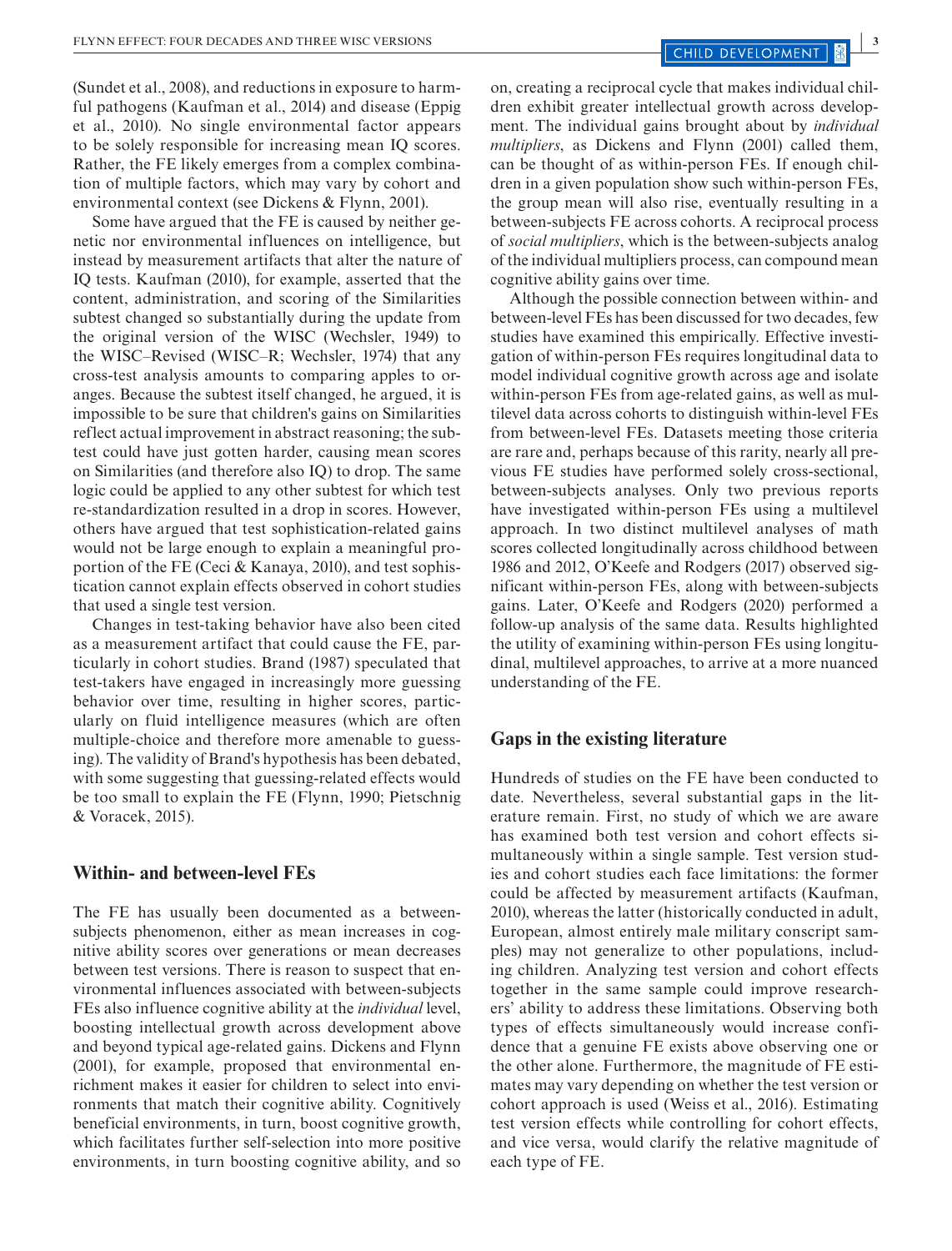Second, given concerns about the representativeness of military conscript samples, the extent to which previously observed cohort FEs generalize to other populations remains unclear. Few previous studies have examined cohort effects in children or adolescence (see Bocéréan et al., 2003; Graves et al., 2019; Must et al., 2009; Rodgers & Wänström, 2007; Weiss et al., 2016). Similarly, although test version effects have been well documented in U.S. samples, studies of cohort FEs in U.S. samples of any age are relatively rare. The closest American analog to large, European military conscript IQ datasets is the Armed Services Vocational Aptitude Battery, but it is arguably more of a literacy test than an IQ test (Marks, 2010) and has been updated periodically.

Third, as mentioned above, only two previous studies, the second of which was an extension of the first (O'Keefe & Rodgers, 2017, 2020) have examined FEs on withinperson growth in cognitive ability across development. That study analyzed math performance, a measure of fluid intelligence, but the presence of within-person FEs on other cognitive domains is unknown. Furthermore, O'Keefe and Rodgers (2017) used the cohort design; within-person FEs have never been examined in studies that included multiple test versions. Along with enabling within-person FE analyses, longitudinal models yield more stable estimates of differences between cohorts (Schaie et al., 2005) and offer more statistical power than cross-sectional models (Giangrande et al., 2019).

Finally, although the FE is at the crux of debates over the relative influence of genetic and environmental factors on cognitive development, genetically informed studies of cognitive ability gains across generations have never been conducted. This, again, may be due to a lack of studies with the necessary data structure (i.e., family data on cognitive ability collected longitudinally across cohorts). O'Keefe and Rodgers (2017) included siblings in their multilevel FE analyses, but did not conduct genetically informed analyses. The FE is likely caused by environmental factors, but the extent to which a given individual receives an environmental boost may be moderated by genetic factors, as is true of any trait (Turkheimer, 2000). Returning to the theory of individual and social multipliers, Dickens and Flynn (2001) hypothesized that complex gene–environment interplay results in a positive association between children and beneficial environments, boosting individual cognitive ability across development (within-person gains) and ultimately group means (between-subject FEs) as well. Genetically informed FE studies may help clarify this sort of gene–environment interplay, both in the context of the FE and cognitive development more generally.

#### **Current study**

In this study, we examined the FE in data from the Louisville Twin Study (LTS), an intensive longitudinal study of cognitive development (Rhea, 2015; Wilson, 1983). Analyses focused on middle childhood and early adolescence (ages 7–15 years). Several features of the LTS data make them particularly well-suited for FE analyses and for addressing the gaps in the literature described above. First, initial data were collected continuously from 1957 to 1999, making it possible to test for rising IQ scores across generational cohorts of U.S. boys and girls over a long time span. Second, three versions of the WISC were administered over the course of the study (WISC, WISC–R, and WISC, 3rd ed. [WISC–III]). This allowed us to examine whether test re-standardization resulted in systematic drops in mean IQ scores. Third, children were followed longitudinally, with some taking multiple versions of the WISC over the course of their participation. This enabled us to test for FEs not only between subjects (i.e., rises in mean scores), but also *within* children (i.e., rate of within-person cognitive growth), all while taking advantage of the statistical benefits offered by longitudinal models (e.g., distinguishing age effects from cohort effects, increased power). Finally, because the LTS is a twin study, we were able to partition the variance of the within-person FE into genetic and environmental components (also referred to as *biometric* components) and examine the relative influence of genetic and environmental factors on individual sensitivity to the FE. In doing so, we performed the first-ever genetically informed analyses of the FE.

Thus, the unique structure of the LTS data enabled us to examine the FE as both cohort effects and test version effects simultaneously in a single sample. This data structure also made it possible to analyze FEs both within children and between children, and to examine the relative influence of genetic and environmental factors on within-person FEs. By modeling all of these elements, we were able to isolate specific aspects of the FE while controlling for alternate effects (i.e., cohort vs. test version effects, within- vs. betweenlevel effects, genetic vs. environmental components). At the between-subjects level, we hypothesized that we would observe evidence of the FE in two ways: (1) for a given age and test version, children who participated more recently in the LTS testing period would have higher cognitive ability scores on average than previous cohorts; (2) for a given age and cohort, children who took newer WISC versions would score lower on average than children who took older versions. Within individual children, we expected that within-person FEs would boost the rate at which children grew intellectually between ages 7 and 15 beyond expected age-related growth. Because this was the first genetically formed study of the FE, we treated our biometric analyses as exploratory.

#### **METHOD**

#### **Participants**

All participants were from in and around Louisville, Kentucky in the United States. The sample was predominately White (89%) and of average IQ (Table 1). The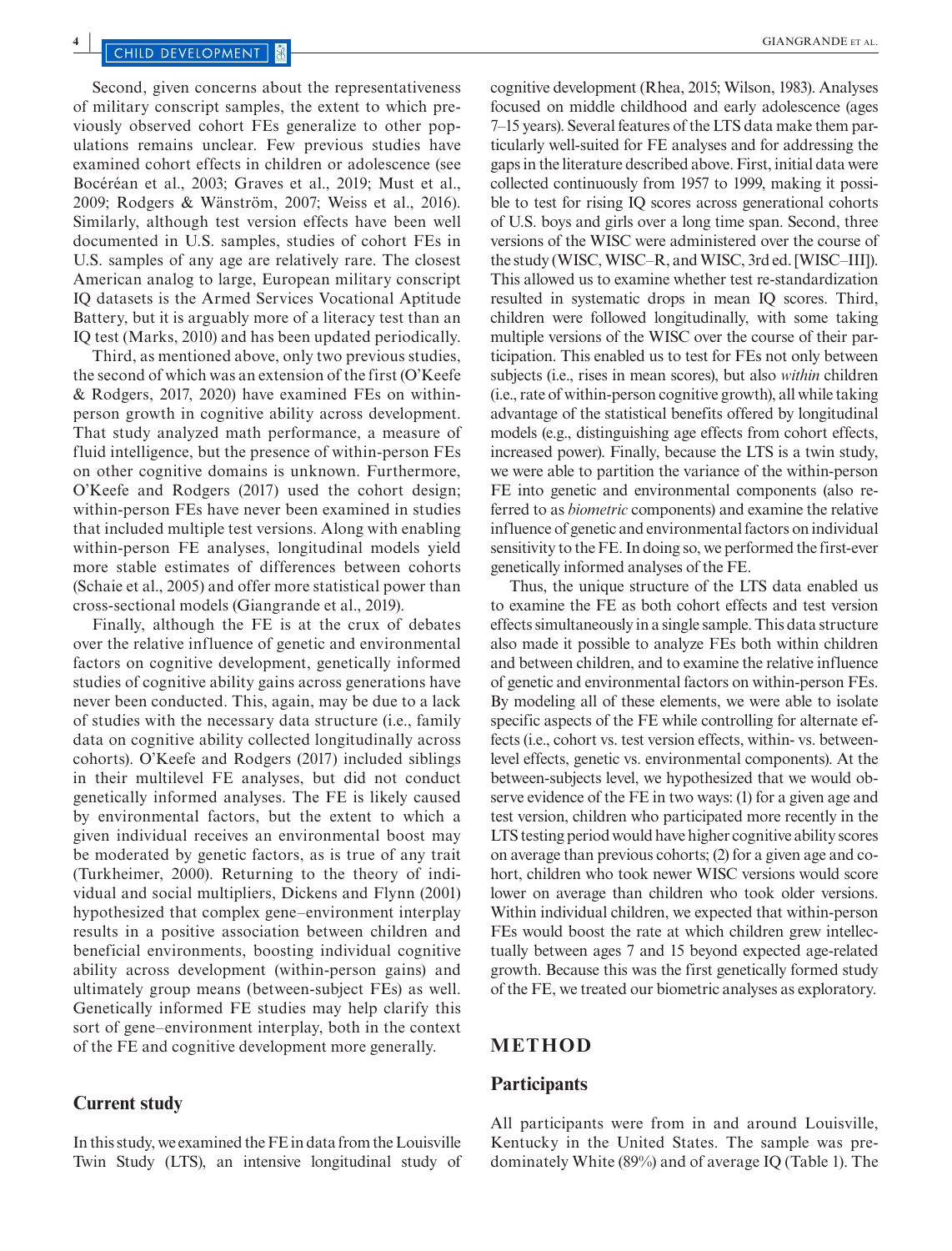entire distribution of socioeconomic status (SES) was represented, with comparable numbers of low, average, and high SES children included: lower quartile, median, and upper quartile for scores on the Hollingshead Index (a continuous 0- to 100-point scale collected at initial registration, with higher scores indicating higher SES) were 24, 49, and 70, respectively (Hollingshead, 1975). We analyzed data from 589 twin pairs (291 monozygotic [MZ], 298 dizygotic [DZ]; 241 same sex female, 219 same sex male, 129 opposite sex). Zygosity was determined by blood serum analysis. Twins were enrolled in the LTS shortly after birth, and then followed prospectively until age 15. Data were collected continuously, with new participants registered on a rolling basis. The present study analyzed longitudinal cognitive data collected at ages 7, 8, 9, 12, and 15 years (3838 individual cognitive measurements). Typically, twins were tested within 1 week of their birthdays. Table 2 summarizes longitudinal data coverage. In the earlier years of the LTS, age 12 data were not collected systematically, resulting in fewer observations than other ages. Average number of observations per twin was 3.25 (*SD* = 1.23). 12.87%, 10.41%, 32.35%, 27.60%, and 16.77% of the sample were tested at one, two, three, four, and five ages, respectively.

#### **Measures**

We analyzed WISC, WISC–R, and WISC–III IQ scores (Wechsler, 1949, 1974, 1991). WISC IQ scores are agestandardized to a mean of 100 and standard deviation of 15. We divided IQ scores by 10 to facilitate model fitting. Full-scale IQ (FSIQ) is a measure of general cognitive ability, while VIQ and PIQ measure crystallized and fluid intelligence, respectively. For age, we used the earliest participants' date of birth (DOB; in May, 1956) as an anchor. All other children's dates of birth were then defined as the number of days between their actual birthdays and the anchor DOB. To simplify interpretation, we rescaled DOB in decades. Neither test version nor DOB varied within twin pairs; twins in a pair always

**TABLE 1** Demographic and descriptive information

took the same test version at a given age and, obviously, had the same DOB.

### **Procedure**

We used R (R Core Team, 2020) to prepare the data, calculate descriptive statistics, create plots, and compare the fit of nested models, and fit all models in Mplus Version 8 (Muthén & Muthén, 2017). Missing data were handled using full information maximum likelihood.

To estimate the FE as both between-subjects gains in cognitive ability across generations (indexed by test version and cohort effects) and within-person cognitive growth relative to age-based norms, we developed a three-level multilevel model of cognitive growth. We describe the model below; a path diagram is presented in Figure 1. Repeated measures of cognitive ability between ages 7 and 15 (Level 1) were nested within individual children (Level 2). Individual children, in turn, were nested within twin pairs (Level 3). For person *i* in pair *j* at age *t*, administered test  $V_{it}$  (i.e., WISC, WISC–R, or WISC–III; test version was coded as −1, 0, 1, assuming linearity across versions for simplicity; members of a twin pair were always administered the same version at a particular age), we first estimated the test version effect  $b_{1}$ .

$$
\hat{Y}_{ijt} = b_{0t} + b_1 V_{jt} + \sigma_t^2
$$

We modeled test version effects on observed scores at each age (rather than on latent intercept and slope) because some children took more than one WISC version over the course of their participation in the LTS. Test version effect magnitude was held constant across ages, and all test version parameters covaried with each other and with DOB. We predicted that test version effect estimates would be negative, as this would indicate that mean scores decreased upon the introduction of a new WISC version.

| Age (years) | <b>MZ/DZ</b><br>pairs | <b>SS female/SS</b><br>male/OS | % White/Black/"Other"/<br><b>Multiracial</b> | <b>SES</b>    | <b>FSIO</b>   | % WISC/WISC-R<br>/WISC-III |
|-------------|-----------------------|--------------------------------|----------------------------------------------|---------------|---------------|----------------------------|
|             | 239/242               | 207/173/101                    | 89/10/1/1                                    | 47.89 (25.89) | 98.18 (14.12) | 23/56/21                   |
| 8           | 254/257               | 216/190/105                    | 90/8/1/0                                     | 47.53 (26.40) | 101.85(14.02) | 31/51/17                   |
| 9           | 194/200               | 161/139/94                     | 88/9/1/1                                     | 46.68 (27.15) | 102.80(14.45) | 12/67/22                   |
| 12          | 71/84                 | 55/59/41                       | 81/17/1/1                                    | 44.32 (28.91) | 100.79(14.43) | 1/59/40                    |
| 15          | 192/186               | 164/141/73                     | 93/6/1                                       | 46.48 (26.30) | 99.88 (14.06) | 0/81/19                    |
| All ages    | 291/298               | 241/219/129                    | 89/9/1/1                                     | 47.74 (26.61) | 100.65(14.27) | 17/62/21                   |

*Note:* Race data were missing for four twin pairs. "Other" is the designation used in the archival Louisville Twin Study data; more detailed race information was unavailable. Some total percentages are not exactly 100 due to rounding. SES and FSIQ presented as mean (*SD*).

Abbreviations: DZ, dizygotic; FSIQ, full-scale IQ; MZ, monozygotic; OS, opposite sex; SES, socioeconomic status; SS, same sex; WISC, Wechsler Intelligence Scale for Children; WISC–R, WISC–Revised; WISC–III, WISC, 3rd ed.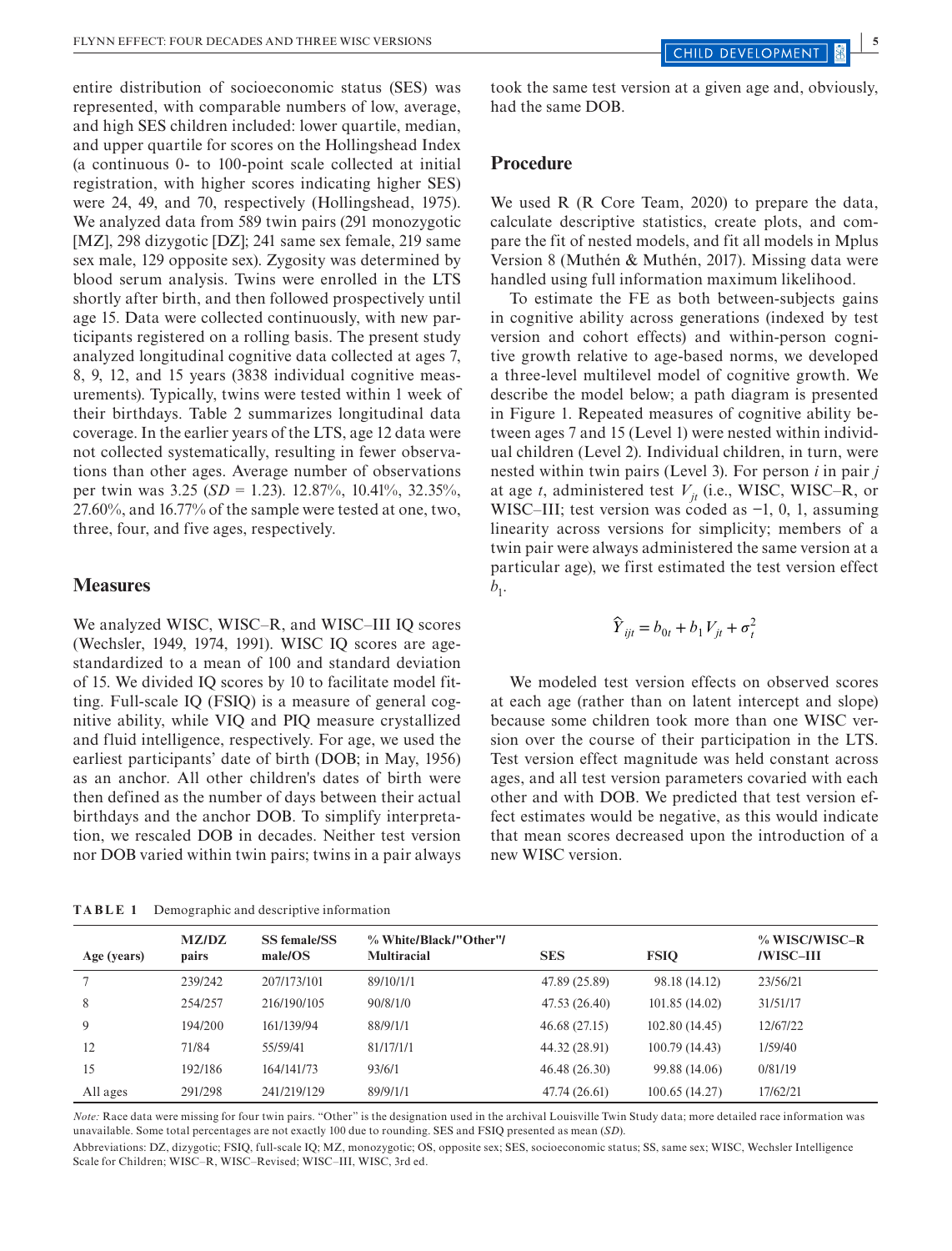**6 CHILD DEVELOPMENT SPACE EXCLUSIVE EXCLUSIVE EXCLUSIVE EXCLUSIVE EXCLUSIVE EXCLUSIVE EXPACE EXCLUSIVE EXCLUSIVE EXCLUSIVE EXCLUSIVE EXCLUSIVE EXCLUSIVE EXCLUSIVE EXPLORER AL.** 

Next, we fit a latent growth model to the cognitive ability scores residualized on test version. Intercepts of the observed cognitive ability scores were fixed to 0 at ages 7 and 8, and estimated freely at other ages.

$$
\hat{Y}_{ijt} = I_{ij} + S_{ij} (Age - 7) + \sigma_t^2
$$

Two latent growth factors were estimated for each twin. The first, intercept (*I*), pooled information from all available time points to estimate a twin's performance at the initial measurement occasion. The second, slope (*S*), estimated the rate of change from that initial performance over time. We fixed *I* at age 7. Loadings on *S*

**TABLE 2** Longitudinal data coverage

| Age (years) | 7    | 8    | 9    | 12   | 15   |
|-------------|------|------|------|------|------|
| 7           | 0.82 | _    |      |      |      |
| 8           | 0.71 | 0.86 | _    | ___  |      |
| 9           | 0.53 | 0.63 | 0.67 | _    | --   |
| 12          | 0.25 | 0.24 | 0.24 | 0.26 | __   |
| 15          | 0.52 | 0.62 | 0.49 | 0.19 | 0.64 |

*Note:* Diagonal values indicate the proportion of the total sample that had cognitive data at each age. Off-diagonal values represent the proportion of the total sample available to calculate a covariance between cognitive measures at two ages.

were weighted to account for different time gaps between measurement occasions (e.g., 1 year between ages 7 and 8; 8 years between 7 and 15). Between-pair *I* and *S* covaried with each other. Because test version varied across time, between-pair *I* and *S* covaried with test version at each age, and these covariances were constrained to be equal across ages.

Within pairs, *I* and *S* had means of 0 and variances  $(\sigma_{I_W}^2$  and  $\sigma_{S_W}^2$ , respectively), estimated separately for MZ  $\frac{1}{2}$  and  $\frac{1}{2}$   $S_{\text{av}}$ , is a respectively), estimated separately for M2.<br>and DZ pairs. Between pairs, *I* and *S* had means *I* and  $\overline{S}$ .  $\overline{S}$ , the average slope of individual IQ scores as a function of age, is the within-person estimate of the FE. We will refer to this within-person estimate as *sensitivity to the FE*, as it measures the extent to which a given individual shows FE-related gains. The between-pair variances of *I* and *S* were modeled as linear functions of date of birth (*DOB*).

$$
I_j = b_{0IB} + b_{1IB} DOB + \sigma_{IB}^2
$$
  

$$
S_j = b_{0SB} + b_{1SB} DOB + \sigma_{SB}^2
$$

 $b_{IIR}$ , the unstandardized regression of the betweenpair intercept on DOB, is the between-pair estimate of the FE (specifically, cohort FEs). We hypothesized that the gain per year in mean IQ across cohort  $(b_{1IB})$  would be roughly equivalent to the average gain per year across



**FIGURE 1** Path diagram of multilevel latent growth curve model. *Note*. *DOB*: date of birth. *I*: latent intercept factor. *S*: latent slope factor. IQ: placeholder for the specific WISC IQ score we analyzed (FSIQ, VIQ, or PIQ). *V*: test version (WISC, WISC-R, WISC-III). Parameters in the dotted box were estimated both within- and between-pairs, separately for MZ and DZ twin pairs. The unstandardized regression of *I* on *DOB* ( $b_{1IB}$ ) was constrained to be equal to the mean of the individual-level slopes ( $\overline{S}$ ). Covariances among *DOB* and  $V_{7.15}$ , as well as covariances among between-pair *I*, between-pair *S*, and  $V_{7-15}$ , were modeled, but are not depicted for the sake of clarity.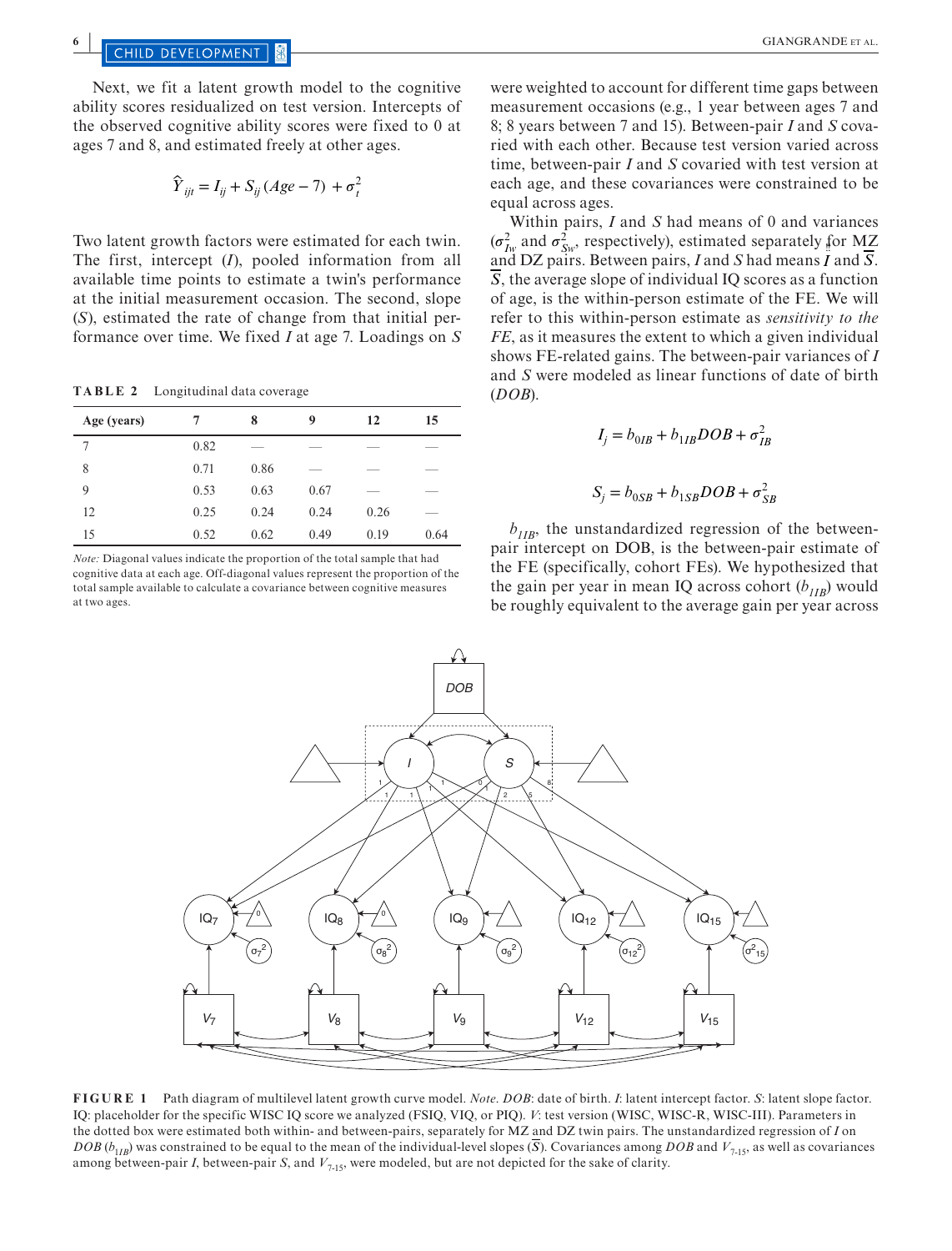age in individual twins  $(S;$  Figure 2). Therefore, we set  $b_{IB}$  equal to  $\overline{S}$ . We predicted the resultant estimate would be positive, as this would provide evidence that the FE not only increases mean cognitive ability scores across generations, but also boosts cognitive ability growth within individual children across middle childhood and early adolescence. Covariances were modeled among *DOB* and test version at each age.

Because the individual-level slopes  $(S_{ij})$  were modeled as a random effect within and between twin pairs, we were able to compute intraclass correlations for MZ and DZ twin pairs (who share roughly 100% and 50% of their genetic material, respectively) and use them to estimate biometric components of the within-person FE. Following the classical twin study design, we computed unstandardized estimates of the proportions of variance in individual-level sensitivity to the FE associated with additive genetic (*A*; "heritability"), shared environmental (*C*), and non-shared environmental (*E*) variance, and then algebraically transformed those into standardized *ACE* estimates.

To examine the validity of constraining the betweenpair cohort effect to be equal to the within-person FE, we used the Satorra–Bentler scaled chi-square difference test (Satorra & Bentler, 2010) to compare the fit of two nested models: one in which  $b_{1IB}$  and  $\overline{S}$  were held equivalent, as described above, and a second in which those parameters were estimated freely. Individual tests were performed for FSIQ, VIQ, and PIQ.

#### **RESULTS**

#### **Descriptive results**

Before reviewing the results of our analyses, we will summarize descriptive FSIQ results to give the sense of the LTS data structure as it relates to the FE. Sizeable samples were available for all three WISC versions at ages 7, 8, and 9 (Figure 3; Table S1). Age 12 data were not collected systematically in the early years of the LTS, resulting in a smaller sample size than other ages, and a lack of early cohort and original WISC data at that age. By the time even the earliest LTS participants reached age 15, the WISC was no longer in use.

Descriptive results provided preliminary evidence of the hypothesized between-level FEs. Although mean FSIQ scores were roughly 100 at each age (Table 1), plots of the raw FSIQ data suggested that this stability was a product of mean scores increasing over time (a possible cohort effect) until the introduction of a new WISC version, at which point mean scores decreased suddenly (possible test version effects; Figure 3). Age 8, for which we had the largest sample, showed the clearest preliminary evidence of this pattern of FEs. The consistency of the pattern fluctuated somewhat across the other ages. Scores appeared to increase across cohorts for the WISC at ages 7, 8, and 9, and for the WISC–R at ages 7, 8, 9, and 12. Although WISC–III scores appeared to rise with cohort at ages 12 and 15, WISC–III scores did not appear to change substantially across cohort at ages 8 and 9 and possibly decreased across cohort at age 7. We observed clear decreases in mean cognitive ability scores between the WISC and WISC–R. While mean FSIQ scores decreased modestly between the WISC–R and WISC–III at ages 8 and 12, possible test version effects due to the switch from the WISC–R to the WISC–III were not clearly observable at other ages.

#### **Multilevel latent growth curve model results**

Results of multilevel twin analyses are presented in Table 3. The model fit the data well (Table S2). Overall, results supported our hypotheses, and we observed clear evidence of FEs across ages 7–15. Test version effects on the IQ scores were all significantly negative ( $ps < .001$ ).

Constraining the unstandardized regression of the between-pair intercept on *DOB*  $(b_{1}$ <sub>*IB*</sub>) to be equal to the average individual slope across age (*S*) yielded a significant, positive parameter for FSIQ, VIQ, and PIQ ( $ps < .001$ ). This constraint did not affect model fit scaled chi-square difference tests comparing the fit of constrained and unconstrained models were not significant (*p*s > .25 for all cognitive measures)—and did not alter other parameter estimates substantially (Tables S3 and S4). Furthermore, in models where  $b_{1IB}$  and *S* were allowed to differ, the within-person FE estimate (*S*) was significantly positive (*p*s < .001), indicating that the within-person FE was present independent of betweenlevel FEs (Table S3). Thus, consistent with our hypotheses and the theory of individual and social multipliers (Dickens & Flynn, 2001), both between-pair cohort effects and within-person FEs were present in our sample, and were roughly equivalent. FSIQ, VIQ, and PIQ all showed gains of approximately three points per decade.

Biometric results are presented in Table 4. Individuallevel sensitivity to the FE on FSIQ, VIQ, and PIQ were all associated with substantial proportions of additive genetic, shared environmental, and non-shared environmental variance. Given that not all biometric estimates reached statistical significance and some standard errors were large, some restraint should be exercised when interpreting the magnitudes of the observed *ACE* components, or how they might differ across cognitive domains. That being said, sensitivity to the FE on FSIQ scores showed the highest heritability, with 64% of the variance associated with additive genetic factors  $(A; SE = 0.22)$ . The remaining variance was associated with smaller, but sizeable shared  $(C = 0.26, SE = 0.20)$  and non-shared environmental and error  $(E = 0.10, SE = 0.06)$  components. For sensitivity to the FE on VIQ and PIQ, just under half of the variance was associated with additive genetic factors (VIQ: *A* = 0.48, *SE* = 0.18; PIQ: *A* = 0.45,  $SE = 0.42$ ). The remaining variance associated with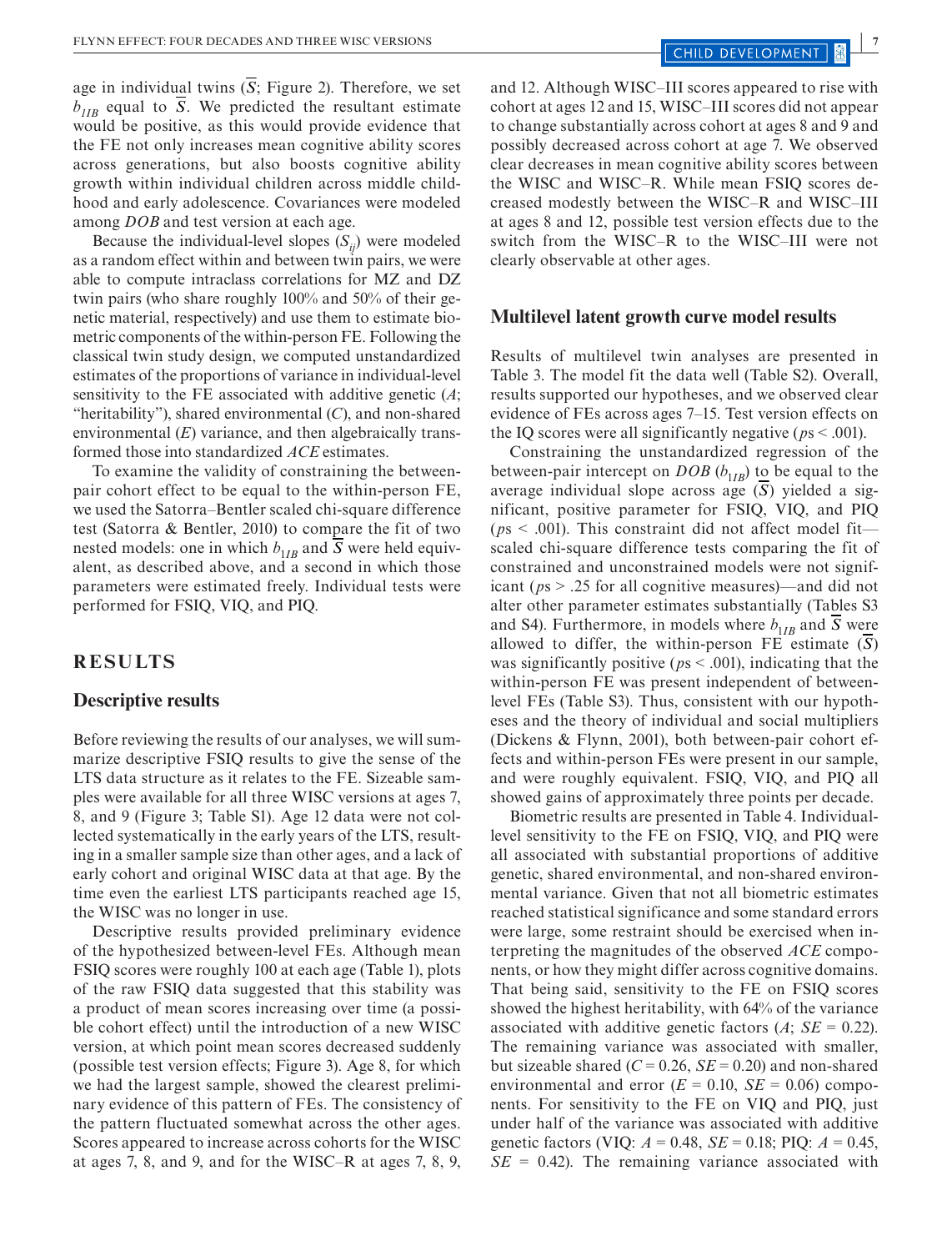

**FIGURE 2** Schematic diagram of the hypothesized association between cohort effects and within-person Flynn Effects. *Note*. Solid line: unstandardized regression of the between-pair intercept on date of birth ( $b_{1IB}$ ), which is an estimate of the between-pair cohort effect. Dashed lines: individual-level slopes (*Sij*) indexing within-person cognitive growth related to the FE between ages 7 and 15. We hypothesized that the FE resulted in both between-pair IQ gains across cohort and within-person gains across age such that average individual-level slope  $(\overline{S})$  is roughly equivalent to  $b_{1IR}$ .

shared environmental (VIQ:  $C = 0.35$ ,  $SE = 0.17$ ; PIQ:  $C = 0.48$ ,  $SE = 0.38$ ) and non-shared environmental and error variance (VIQ: *E* = 0.17, *SE* = 0.05; PIQ: *E* = 0.08,  $SE = 0.13$ .

## **DISCUSSION**

In this study, we conducted a multifaceted investigation of the FE across middle childhood and early adolescence (ages 7–15). Compared to previous studies, which have documented the FE between-subjects either as increases in mean cognitive ability scores across generations (cohort effects) or as sudden decreases in mean scores upon the introduction of a newer WISC version (test version effects), we performed a relatively comprehensive analysis of the FE by leveraging the unique data structure of the LTS (longitudinal twin data collected prospectively over four decades, using three WISC versions) and a multilevel approach. Results indicated that the FE was present in the LTS data in a variety of forms. Consistent with our hypotheses, we observed between-subjects FEs as both cohort effects and test version effects, suggesting that LTS participants from more recent cohorts scored systematically higher on measures of cognitive ability than those born earlier. We also observed evidence of significant within-individual FEs, which were roughly equivalent in magnitude to between-pair cohort effects. Effect sizes were consistent with Flynn's original finding of three IQ points per decade in gains (Flynn, 1984). Results from novel biometric analyses suggested that individual-level sensitivity to the FE emerged from both genetic and environmental factors.

Developmental changes in cognitive ability can be difficult to observe when cohort, test version, and age are all varying simultaneously. To our knowledge, this was the first study to document cohort and test version FEs together in a single sample. Studies that use either the cohort or test version approach face major limitations inherent in each method (limited representativeness of military conscripts in the former, vulnerability to changes in content between test versions in the latter). The fact that we documented both types of effects substantially increases our confidence that the FE is robust in the LTS sample. Furthermore, modeling both cohort and test version effects enabled us to document the full manifestation of the FE in the LTS, which otherwise might not have been apparent. Although mean IQ scores were approximately 100 at each age (Table 1), this apparent stability was the result of a complex process in which gains across cohorts and within individuals across age were balanced out by decreases in scores due to test re-standardization. Analyzing one type of FE without controlling for the other would have revealed only half of the story.

Using longitudinal data to model the individual-level slope of cognitive ability enabled us to control for age effects when measuring cohort effects, thereby yielding more stable FE estimates (Schaie et al., 2005). We did not observe any significant cohort effects on between-pair slope, suggesting that within-individual gains in cognitive ability across age remained relatively stable over the 40-year span of the sample. It is possible that our use of age-scaled scores (rather than raw scores) impeded our ability to detect between-pair slope effects, should they exist; by definition, scaling scores results in means and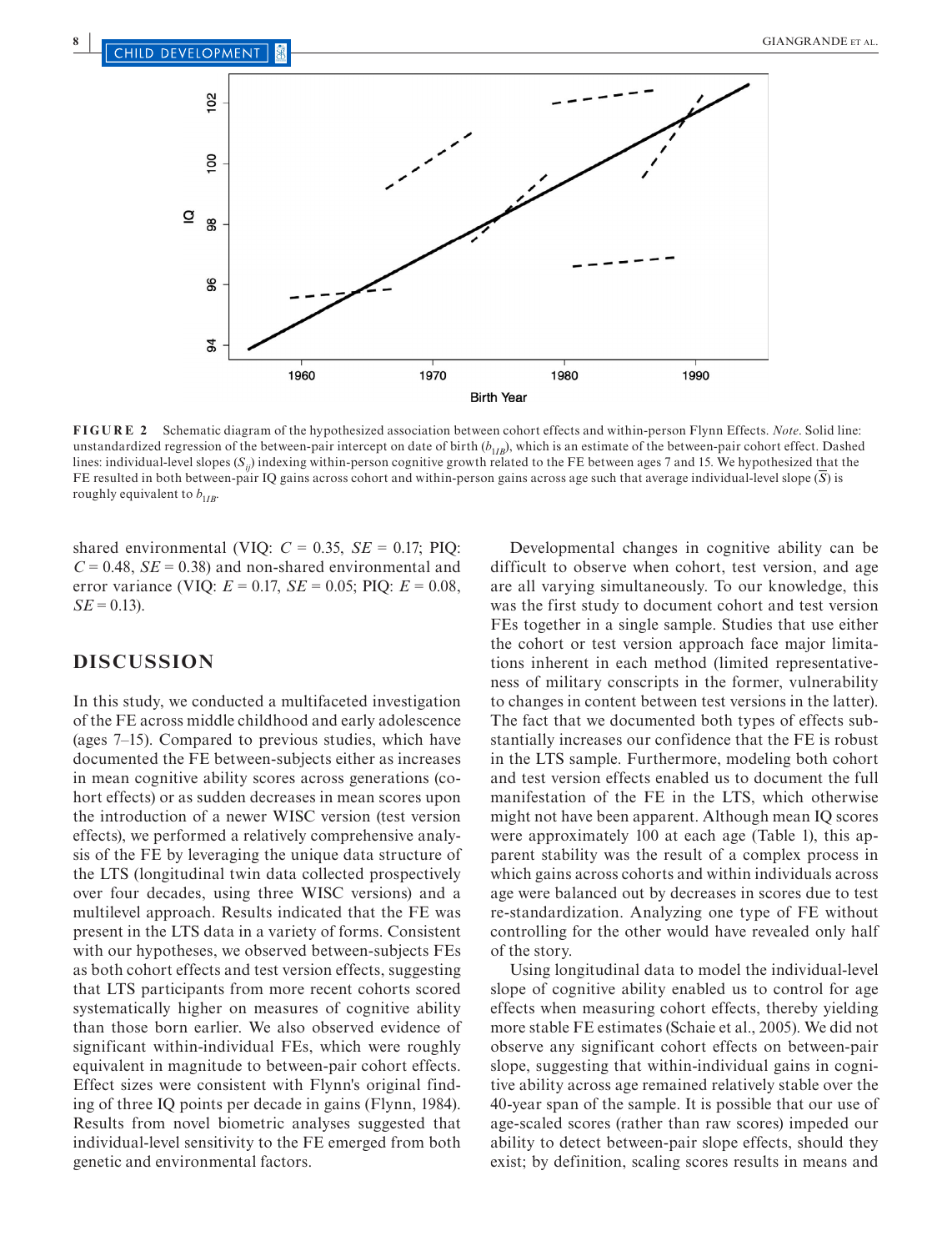standard deviations that remain constant across ages, which flattens intra-individual change in unstandardized cognitive ability across childhood. LTS raw scores are unavailable at this time (originally, only scaled scores were entered into electronic databases), but the LTS team is currently working to enter item-level WISC data, which will enable deeper investigation of possible slope effects. Alternatively, our null between-pair slope findings may indicate that the rate at which children develop cognitive ability has not changed across cohorts. Additional longitudinal studies are needed to resolve these possibilities.

The longitudinal, multilevel data structure of the LTS also enabled us to examine the extent to which the FE manifests not only as between-subjects gains across generations, but also within-person, consistent with Dickens and Flynn's (2001) theory of individual and social multipliers. The average of each child's rate of cognitive change (slope) was significant in unconstrained models, and we were able to equate this estimate of the within-person FE with the between-level cohort effect. These results suggest that the FE boosted both individual cognitive growth between ages 7 and 15 relative to age-based norms and mean cognitive ability scores across generations. Our results provide novel evidence of within-person FEs not only on fluid intelligence, as documented previously (O'Keefe & Rodgers, 2017), but also crystallized and general cognitive ability (as measured by VIQ and FSIQ, respectively). Moreover, our withinperson FE findings speak to the importance of modeling the FE at multiple levels of analysis, where possible. By capturing both within- and between-level FEs, multilevel models offer a more nuanced understanding of how the FE operates across development. At least in our sample, the FE was not only a population-level phenomenon that drives broad gains in mean cognitive ability across generations. The FE also appeared to influence the cognitive development of individual children, boosting their intellectual growth beyond what would have occurred without positive environmental inputs. Had we only measured between-level FEs, as is traditionally done in FE research, we would have missed this important aspect of cognitive development.

Unique to the LTS, a multilevel approach also set the stage for twin analyses. Theories about the relative role of genetic and environmental factors in the FE have been debated for decades, but no previous study has examined this empirically. By partitioning the variance in withinpair sensitivity to the FE, we were able to perform the first-ever genetically informed investigation of the FE. As Dickens and Flynn (2001) hypothesized, individual differences in sensitivity to the FE were associated with variance in both genetic and environmental background, suggesting that the FE reflects a complex interplay of



**FIGURE 3** Descriptive scatterplots. *Note. FSIQ: full scale IQ.*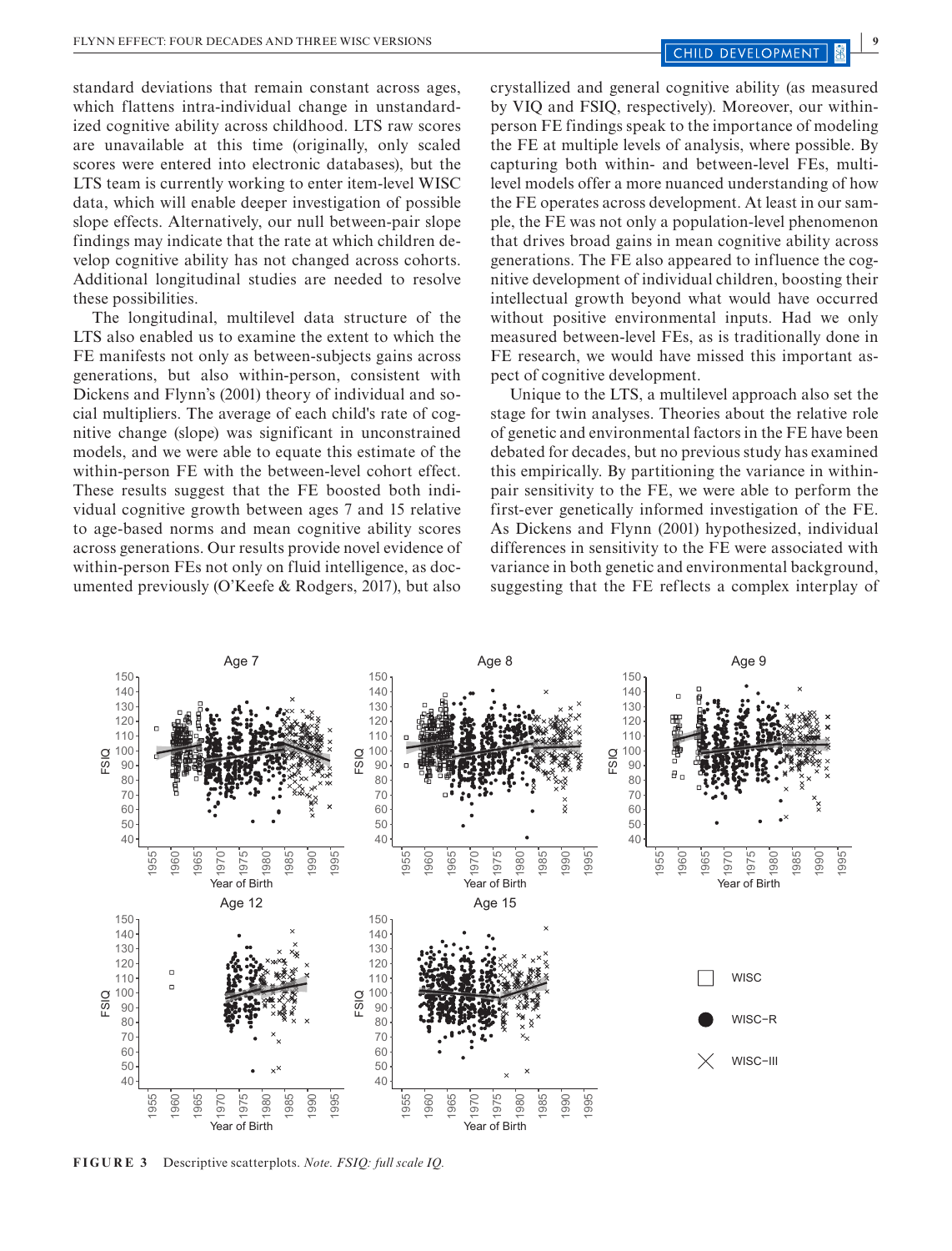genetic sensitivity and environmental change that unfolds across cognitive development. Our finding that sensitivity to the FE on FSIQ, VIQ, and PIQ all showed substantial heritability (*A*) serves as a fascinating example of gene–environment interplay—the extent to which a child's growth in cognitive ability received a boost from the environment was influenced by genetic factors. The environment also plays an important role, as variance in shared (*C*) and non-shared (*E*) environmental factors were both associated with individual-level sensitivity to the FE. Given the magnitudes of the observed standard errors, interpretations about possible biometric differences across cognitive domains should be made with some caution. That being said, results suggested that sensitivity to the FE on FSIQ may be more heritable than sensitivity to the FE on more specific cognitive domains (i.e., crystallized intelligence and fluid intelligence as estimated by VIQ and PIQ, respectively). If robust, this variability speaks to the utility of analyzing the FE in multiple cognitive domains, as biometric results from FE analyses of general intelligence (e.g., IQ) may not apply directly to more specific measures of cognitive ability.

Our findings have important methodological implications for cognitive development researchers. Although the FE is often ignored in developmental studies of cognitive ability, our results show that the FE can confound studies of cognitive development in a variety of ways. Cohort effects can muddy analyses that include participants from multiple generations. Test version effects create difficulties in studies that administered multiple cognitive assessments. Perhaps most challengingly, within-person FEs can alter estimates of individual

**TABLE 3** Multilevel latent growth curve model results

| <b>Measure</b> | $b_{1IR}$   S               | S on DOB      | IO on $V$                     |
|----------------|-----------------------------|---------------|-------------------------------|
| <b>FSIO</b>    | $0.32(0.03)$ <sup>***</sup> | $-0.01(0.01)$ | $-0.49(0.04)$ <sup>***</sup>  |
| VIO            | $0.28(0.03)$ ***            | $-0.01(0.01)$ | $-0.33(0.05)$ <sup>****</sup> |
| PІO            | $0.27(0.04)$ ***            | $-0.01(0.01)$ | $-0.56(0.05)$ <sup>***</sup>  |

*Note:* Presented as estimate (*SE*).

Abbreviations:  $\overline{S}$ , mean of the individual-level slopes;  $b_{1IB}$  and  $\overline{S}$  were constrained to be equal;  $b_{1IB}$ , unstandardized regression of between-pair intercept (*I*) on date of birth; DOB, date of birth; FSIQ, full scale IQ; PIQ, performance IQ; *S*, between-pair slope; *V*, test version; VIQ, verbal IQ. \*\*\**p* < .001.

cognitive growth, making it difficult to parse gains in childhood due to age from environmental boosts. We observed evidence of within-person FEs on scaled scores beyond age-related gains, suggesting that agestandardization may not sufficiently correct for the FE. Of course, few datasets besides the LTS include multiple cohorts, multiple test versions, *and* longitudinal data, so it will rarely be necessary for a researcher to correct for all of these types of FEs. Nevertheless, even in studies where only type of FE is present, researchers must correct for it in order to obtain accurate estimates of cognitive growth. Because the FE itself may vary considerably depending on context, the exact analytic steps needed to correct for it may vary across studies.

Strengths of the present study include simultaneous analysis of cohort and test version effects in a single sample; the ability to test for the FE across a long time span (four decades) and three test versions; data from across middle childhood and early adolescence, an important developmental period for which cohort effects have been rarely documented; a high proportion of participants with longitudinal data, facilitating within-person analyses; twin data, which made it possible to conduct genetically informed analyses; and a socioeconomically diverse sample, which is useful when studying a putatively environmental effect such as the FE. This study also faces several limitations. First, our results do not rule out the possibility that artifacts of test sophistication could have contributed to observed test version effects (Kaufman, 2010). However, the cohort effects we observed provide independent evidence that cognitive ability scores did indeed rise, and suggest that test version effects at least partially reflected FE gains. Second, we assumed linear FEs. This is common practice in the FE literature, but some evidence suggests that IQ gains across generations may have been nonlinear (Pietschnig & Voracek, 2015). Third, as mentioned above, our use of scaled scores may have limited our ability to detect FEs on between-level rate of change in cognitive ability over time (between-pair slope). Finally, given that the most recent data were collected over 20 years ago using WISC versions that are outdated today, results do not speak to the FE's current status, and they do not necessarily generalize beyond children from the generational cohorts we examined. Relatedly, although the LTS sample is diverse

| TABLE 4 | Biometric results: within-person sensitivity to the Flynn Effect |  |  |  |
|---------|------------------------------------------------------------------|--|--|--|
|---------|------------------------------------------------------------------|--|--|--|

| <b>Measure</b> | <b>ICC MZ</b>             | <b>ICC DZ</b>             |                            |            |                 |
|----------------|---------------------------|---------------------------|----------------------------|------------|-----------------|
| <b>FSIQ</b>    | $.90(0.06)$ ***           | $.58(.10)$ <sup>***</sup> | $0.64(0.22)$ **            | 0.26(0.20) | 0.10(0.06)      |
| <b>VIO</b>     | $.83(.05)$ ***            | $.59(.08)$ ***            | $0.48(0.18)$ <sup>**</sup> | 0.35(0.17) | $0.17(0.05)$ ** |
| PIQ            | $.93(.13)$ <sup>***</sup> | $.70(.19)$ ***            | 0.45(0.42)                 | 0.48(0.38) | 0.08(0.13)      |

*Note:* As presented, standardized *ACE* estimates do not all sum exactly to 1 due to rounding. Presented as estimate (*SE*).

Abbreviations: *A*, standardized additive genetic variance; *C*, shared environmental variance; DZ, dizygotic; *E*, nonshared environmental variance; FSIQ, full scale IQ; ICC, intraclass correlation; MZ, monozygotic; PIQ, performance IQ; VIQ, verbal IQ.

\**p* < .05.; \*\**p* < .01.; \*\*\**p* < .001.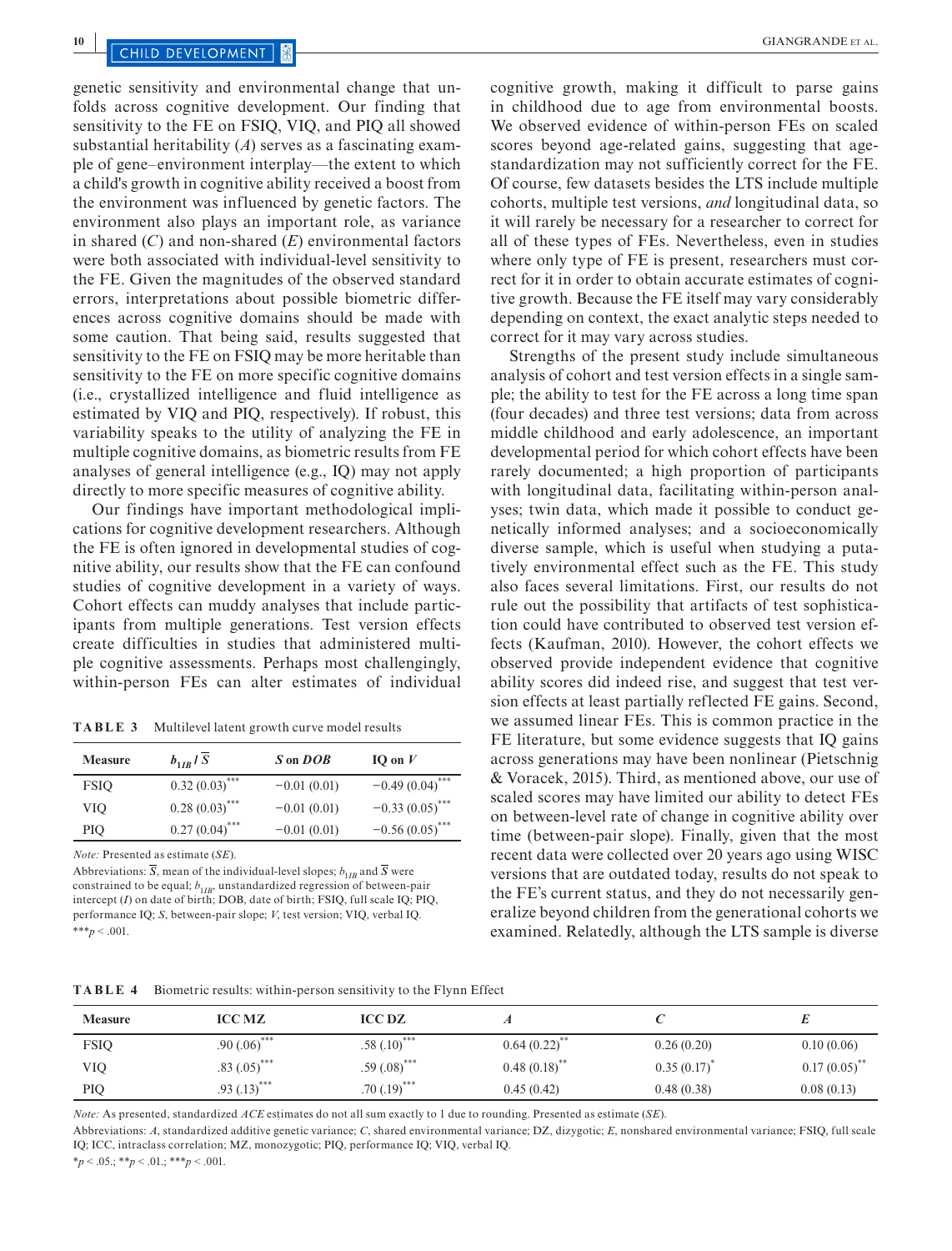socioeconomically, almost 90% of twins were White, and all twins were reared in the United States. The extent to which our results would replicate in more diverse sociodemographic samples is unclear. FE research using more diverse samples is needed, particularly given previous evidence that the magnitude of the FE varies considerably depending on environmental context.

Now that we have documented evidence of the FE in the LTS, our group is pursuing several avenues of future research. As mentioned above, the LTS team is in the process of entering previously unanalyzed item-level WISC data, which will enable more sophisticated modeling of within-person change. Soon, it will be possible to extend LTS analyses of the FE across much of the life span; cognitive ability data are available starting at 3 months of age, and a current project is collecting adult cognitive ability data on the twins at midlife (Beam et al., 2020). These efforts will further the field's understanding of the FE and how to measure and control for it, both in the LTS and other studies of cognitive development.

#### **ORCID**

*Evan J. Giangrande* [https://orcid.](https://orcid.org/0000-0002-8023-0062) [org/0000-0002-8023-0062](https://orcid.org/0000-0002-8023-0062) *Christopher R. Beam* **b** [https://orcid.](https://orcid.org/0000-0001-6827-409X) [org/0000-0001-6827-409X](https://orcid.org/0000-0001-6827-409X) *Deborah Finkel* <https://orcid.org/0000-0003-2346-2470> *Deborah W. Davis* **[https://orcid.](https://orcid.org/0000-0002-5943-3877)** [org/0000-0002-5943-3877](https://orcid.org/0000-0002-5943-3877)

#### **REFERENCES**

- American Psychiatric Association. (2013). *Diagnostic and statistical manual of mental disorders* (5th ed.). American Psychiatric Association. [https://doi.org/10.1176/appi.books.9780890425](https://doi.org/10.1176/appi.books.9780890425596.744053) [596.744053](https://doi.org/10.1176/appi.books.9780890425596.744053)
- Beam, C. R., Turkheimer, E., Finkel, D., Levine, M. E., Zandi, E., Guterbock, T. M., Giangrande, E. J., Ryan, L., Pasquenza, N., & Davis, D. W. (2020). Midlife study of the Louisville twins: Connecting cognitive development to biological and cognitive aging. *Behavior Genetics*, *50*, 73–83. [https://doi.org/10.1007/s1051](https://doi.org/10.1007/s10519-019-09983-6) [9-019-09983-6](https://doi.org/10.1007/s10519-019-09983-6)
- Bocéréan, C., Fischer, J. P., & Flieller, A. (2003). Long-term comparison (1921–2001) of numerical knowledge in three to fiveand-a-half year-old children. *European Journal of Psychology of Education*, *18*, 405–424.<https://doi.org/10.1007/BF03173244>
- Brand, C. (1987). Bryter still and bryter? *Nature*, *328*, 110. [https://doi.](https://doi.org/10.1038/328110a0) [org/10.1038/328110a0](https://doi.org/10.1038/328110a0)
- Ceci, S. J., & Kanaya, T. (2010). "Apples and oranges are both round": Furthering the discussion on the Flynn Effect. *Journal of Psychoeducational Assessment*, *28*, 441–447. [https://doi.](https://doi.org/10.1177/0734282910373339) [org/10.1177/0734282910373339](https://doi.org/10.1177/0734282910373339)
- Daley, T. C., Whaley, S. E., Sigman, M. D., Espinosa, M. P., & Neumann, C. (2003). IQ on the rise. *Psychological Science*, *14*, 215–219. <https://doi.org/10.1111/1467-9280.02434>
- Dickens, W. T., & Flynn, J. R. (2001). Heritability estimates versus large environmental effects: The IQ paradox resolved. *Psychological Review*, *108*(2), 346–369. [https://doi.](https://doi.org/10.1037//0033-295X.108.2.346) [org/10.1037//0033-295X.108.2.346](https://doi.org/10.1037//0033-295X.108.2.346)
- Dickinson, M. D., & Hiscock, M. (2010). Age-related IQ decline is reduced markedly after adjustment for the Flynn Effect. *Journal of*

*Clinical and Experimental Neuropsychology*, *32*, 865–870. [https://](https://doi.org/10.1080/13803391003596413) [doi.org/10.1080/13803391003596413](https://doi.org/10.1080/13803391003596413)

- Eppig, C., Fincher, C. L., & Thornhill, R. (2010). Parasite prevalence and the worldwide distribution of cognitive ability. *Proceedings of the Royal Society B: Biological Sciences*, *277*, 3801–3808. <https://doi.org/10.1098/rspb.2010.0973>
- Flynn, J. R. (1984). The mean IQ of Americans: Massive gains 1932 to 1978. *Psychological Bulletin*, *95*, 29–51. [https://doi.org/10.1037/00](https://doi.org/10.1037/0033-2909.95.1.29) [33-2909.95.1.29](https://doi.org/10.1037/0033-2909.95.1.29)
- Flynn, J. R. (1990). Massive IQ gains on the Scottish WISC: Evidence against Brand et al'.s hypothesis. *The Irish Journal of Psychology*, *11*, 41–51.<https://doi.org/10.1080/03033910.1990.10557787>
- Flynn, J. R. (2007). *What is Intelligence?*. Cambridge University Press.
- Giangrande, E. J., Beam, C. R., Carroll, S., Matthews, L. J., Davis, D. W., Finkel, D., & Turkheimer, E. (2019). Multivariate analysis of the Scarr-Rowe interaction across middle childhood and early adolescence. *Intelligence*, *77*, 101400. [https://doi.org/10.1016/j.](https://doi.org/10.1016/j.intell.2019.101400) [intell.2019.101400](https://doi.org/10.1016/j.intell.2019.101400)
- Graves, L. V., Drozdick, L., Courville, T., Farrer, T. J., Gilbert, P. E., & Delis, D. C. (2019). Cohort differences on the CVLT-II and CVLT3: Evidence of a negative Flynn Effect on the attention/working memory and learning trials. *The Clinical Neuropsychologist*, *35*(3), 615–632. [https://doi.org/10.1080/13854](https://doi.org/10.1080/13854046.2019.1699605) [046.2019.1699605](https://doi.org/10.1080/13854046.2019.1699605)
- Hollingshead, A. B. (1975). *Four factor index of social status* [Unpublished manuscript]. Department of Sociology, Yale University.
- Howard, R. W. (2001). Searching the real world for signs of rising population intelligence. *Personality and Individual Differences*, *30*, 1039–1058. [https://doi.org/10.1016/S0191-8869\(00\)00095-7](https://doi.org/10.1016/S0191-8869(00)00095-7)
- Kanaya, T., & Ceci, S. (2012). The impact of the Flynn Effect on LD diagnoses in special education. *Journal of Learning Disabilities*, *45*, 319–326.<https://doi.org/10.1177/0022219410392044>
- Kanaya, T., Ceci, S. J., & Scullin, M. H. (2003). The rise and fall of IQ in special ed: Historical trends and their implications. *Journal of School Psychology*, *41*, 453–465. [https://doi.org/10.1016/j.](https://doi.org/10.1016/j.jsp.2003.08.003) [jsp.2003.08.003](https://doi.org/10.1016/j.jsp.2003.08.003)
- Kanaya, T., Scullin, M. H., & Ceci, S. J. (2003). The Flynn Effect and U.S. policies: The impact of rising IQ scores on American society via mental retardation diagnoses. *American Psychologist*, *58*, 778–790.<https://doi.org/10.1037/0003-066X.58.10.778>
- Kaufman, A. S. (2010). "In what way are apples and oranges alike?" A critique of Flynn's interpretation of the Flynn Effect. *Journal of Psychoeducational Assessment*, *28*, 382–398. [https://doi.](https://doi.org/10.1177/0734282910373346) [org/10.1177/0734282910373346](https://doi.org/10.1177/0734282910373346)
- Kaufman, A. S., Zhou, X., Reynolds, M. R., Kaufman, N. L., Green, G. P., & Weiss, L. G. (2014). The possible societal impact of the decrease in U.S. blood lead levels on adult IQ. *Environmental Research*, *132*, 413–420. [https://doi.org/10.1016/j.](https://doi.org/10.1016/j.envres.2014.04.015) [envres.2014.04.015](https://doi.org/10.1016/j.envres.2014.04.015)
- Lynn, R. (2009). What has caused the Flynn Effect? Secular increases in the Development Quotients of infants. *Intelligence*, *37*, 16–24. <https://doi.org/10.1016/j.intell.2008.07.008>
- Marks, D. F. (2010). IQ variations across time, race, and nationality: An artifact of differences in literacy skills. *Psychological Reports*, *106*, 643–664. [https://doi.org/10.2466/](https://doi.org/10.2466/pr0.106.3.643-664) [pr0.106.3.643-664](https://doi.org/10.2466/pr0.106.3.643-664)
- Must, O., te Nijenhuis, J., Must, A., & van Vianen, A. E. M. (2009). Comparability of IQ scores over time. *Intelligence*, *37*, 25–33. <https://doi.org/10.1016/j.intell.2008.05.002>
- Muthén, L. K., & Muthén, B. O. (2017). *Mplus user's guide* (8th ed.). Muthen & Muthen. <https://doi.org/10.13155/29825>
- Neisser, U. (1997). Rising scores on intelligence tests. *American Scientist*, *85*, 440–447.
- Neisser, U. (Ed.). (1998). *The rising curve: Long-term gains in IQ and related measures*. American Psychological Association.
- O'Keefe, P., & Rodgers, J. L. (2017). Double decomposition of level-1 variables in multilevel models: An analysis of the Flynn Effect in